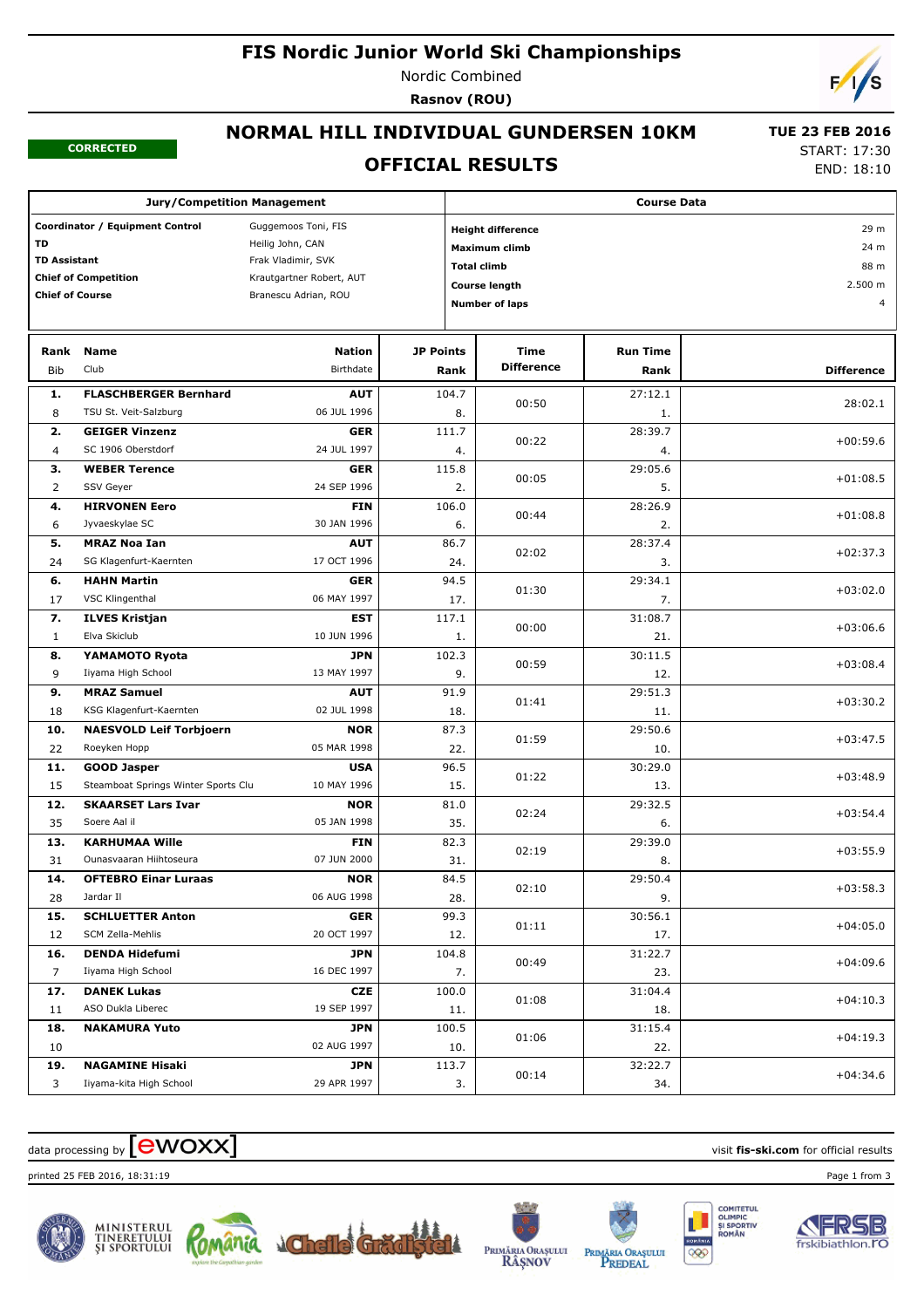## **FIS Nordic Junior World Ski Championships**

Nordic Combined **Rasnov (ROU)**

 $\sqrt{2}$ 

#### **CORRECTED**

# **NORMAL HILL INDIVIDUAL GUNDERSEN 10KM**

#### **TUE 23 FEB 2016**

**OFFICIAL RESULTS**

START: 17:30 END: 18:10

| Rank<br><b>Bib</b> | <b>Name</b><br>Club                 | <b>Nation</b><br>Birthdate | <b>JP Points</b><br>Rank | <b>Time</b><br><b>Difference</b> | <b>Run Time</b><br>Rank | <b>Difference</b> |
|--------------------|-------------------------------------|----------------------------|--------------------------|----------------------------------|-------------------------|-------------------|
| 20.                | <b>MAZURCHUK Dmytro</b>             | <b>UKR</b>                 | 91.3                     |                                  | 31:07.8                 |                   |
| 19                 | Kremenets Ski school                | 19 JAN 1999                | 19.                      | 01:43                            | 20.                     | $+04:48.7$        |
| 21.                | <b>KOSTNER Aaron</b>                | ITA                        | 81.8                     |                                  | 30:44.0                 |                   |
| 32                 | S. C. GARDENA RAIFFEISEN GHERDEINA  | 08 JUL 1999                | 32.                      | 02:21                            | 16.                     | $+05:02.9$        |
| 22.                | <b>PAZOUT Ondrej</b>                | CZE                        | 97.3                     |                                  | 31:56.2                 |                   |
| 13                 | ASO Dukla Liberec                   | 01 JUL 1998                | 13.                      | 01:19                            | 28.                     | $+05:13.1$        |
| 23.                | <b>VRHOVNIK Vid</b>                 | <b>SLO</b>                 | 97.1                     |                                  | 32:02.3                 |                   |
| 14                 | Ssk Velenje                         | 12 JUL 1999                | 14.                      | 01:20                            | 30.                     | $+05:20.2$        |
| 24.                | <b>GIANMOENA Luca</b>               | ITA                        | 77.2                     |                                  | 30:42.8                 | $+05:20.7$        |
| 38                 | U.S. LAVAZE - VARENA A.S.D.         | 16 NOV 1997                | 38.                      | 02:40                            | 14.                     |                   |
| 25.                | <b>SARC Leon</b>                    | <b>SLO</b>                 | 108.4                    | 00:35                            | 33:05.6                 | $+05:38.5$        |
| 5                  | <b>Ssk Menges</b>                   | 28 MAY 1996                | 5.                       |                                  | 37.                     |                   |
| 26.                | <b>HULKKO Mikko</b>                 | <b>FIN</b>                 | 72.4                     | 02:59                            | 30:43.4                 | $+05:40.3$        |
| 42                 | Jyvaeskylae Ski Club                | 10 JAN 1998                | 42.                      |                                  | 15.                     |                   |
| 27.                | <b>OVSYANNIKOV Alexander</b>        | <b>RUS</b>                 | 81.7                     | 02:22                            | 31:26.5                 | $+05:46.4$        |
| 33                 | Gbu Mo tszvs                        | 27 AUG 1996                | 33.                      |                                  | 24.                     |                   |
| 28.                | <b>ILVES Andreas</b>                | EST                        | 75.5                     | 02:46                            | 31:07.5                 | $+05:51.4$        |
| 40                 | Elva Skiclub                        | 28 APR 2000                | 40.                      |                                  | 19.                     |                   |
| 29.                | <b>TWARDOSZ Pawel</b>               | <b>POL</b>                 | 84.0                     | 02:12                            | 32:03.4                 | $+06:13.3$        |
| 29                 | Pks Olimpijczyk gilowice            | 11 MAR 1998                | 29.                      |                                  | 31.                     |                   |
| 30.                | <b>KOLPAKOV Klaus Mark</b>          | EST                        | 83.5                     | 02:14                            | 32:01.8                 | $+06:13.7$        |
| 30                 | Andsumae Skiclub                    | 05 JAN 1999                | 30.                      |                                  | 29.                     |                   |
| 31.                | <b>SCHUMANN Stephen</b>             | <b>USA</b>                 | 77.8                     | 02:37                            | 31:40.5                 | $+06:15.4$        |
| 37                 | <b>UOP Sports Clubs</b>             | 14 MAR 2000                | 37.                      |                                  | 26.                     |                   |
| 32.                | <b>MALOVRH Matevz</b>               | <b>SLO</b>                 | 85.6                     | 02:06                            | 32:18.2                 | $+06:22.1$        |
| 27                 | NSK TRZIC FMG                       | 21 AUG 1999                | 26.                      |                                  | 33.                     |                   |
| 33.                | <b>CHYC Pawel</b>                   | <b>POL</b>                 | 85.6                     | 02:06                            | 32:32.2                 | $+06:36.1$        |
| 26                 | Ts Wisla zakopane                   | 19 FEB 1998                | 26.                      |                                  | 35.                     |                   |
| 34.                | <b>SURMALIAN Tigran</b>             | <b>RUS</b>                 | 76.0                     | 02:44                            | 32:06.5                 | $+06:48.4$        |
| 39                 | Niznhiy Novgorod SDUSHOR            | 18 JUL 1997                | 39.                      |                                  | 32.                     |                   |
| 35.                | <b>VAXELAIRE Lilian</b>             | <b>FRA</b>                 | 87.9                     | 01:57                            | 32:55.3                 | $+06:50.2$        |
| 21                 | S.C xonrupt                         | 04 FEB 1998                | 21.                      |                                  | 36.                     |                   |
| 36.                | <b>TASCHLER Martin</b>              | <b>ITA</b>                 | 70.9                     | 03:05                            | 31:52.4                 | $+06:55.3$        |
| 45                 | AMATEURSKICLUB TOBLACH - DOBBIACO   | 11 AUG 1997                | 45.                      |                                  | 27.                     |                   |
| 37.                | <b>SHUMATE Jared</b>                | <b>USA</b>                 | 64.9                     | 03:29                            | 31:30.0                 | $+06:56.9$        |
| 48                 | Uop Sports clubs                    | 06 MAR 1999                | 48.                      |                                  | 25.                     |                   |
| 38.                | MATKO Jaka                          | <b>SLO</b>                 | 95.0                     | 01:28                            | 34:09.1                 | $+07:35.0$        |
| 16                 | Ssk Logatec                         | 15 MAY 1998                | 16.                      |                                  | 39.                     |                   |
| 39.                | <b>SIEFF Mirco</b>                  | ITA                        | 71.1                     | 03:04                            | 33:24.8                 | $+08:26.7$        |
| 44                 | U.S. LAVAZE - VARENA A.S.D.         | 10 APR 1998                | 44.                      |                                  | 38.                     |                   |
| 40.                | <b>SHARUTIN Ivan</b>                | <b>RUS</b>                 | 79.6                     | 02:30                            | 34:37.3                 | $+09:05.2$        |
| 36                 | Niznhiy Novgorod                    | 04 MAY 1997                | 36.                      |                                  | 41.                     |                   |
| 41.                | <b>PURTOV Danil</b>                 | <b>RUS</b>                 | 81.5                     | 02:22                            | 35:11.7                 | $+09:31.6$        |
| 34                 | Moskovskaya Obl gbu tsovs           | 30 MAR 1997                | 34.                      |                                  | 43.                     |                   |
| 42.                | <b>HERMANSON Ivo-Niklas</b>         | EST                        | 75.4                     | 02:47                            | 34:47.1                 | $+09:32.0$        |
| 41                 | Nomme Sportclub                     | 13 JUN 2000                | 41.                      |                                  | 42.                     |                   |
| 43.                | <b>VARGAS Koby</b>                  | <b>USA</b>                 | 47.5                     | 04:38                            | 34:09.2                 | $+10:45.1$        |
| 49                 | Steamboat Springs winter sports clu | 31 MAY 1998                | 49.                      |                                  | 40.                     |                   |

 $\alpha$  data processing by  $\boxed{\text{ewOX}}$ 

printed 25 FEB 2016, 18:31:19 Page 2 from 3